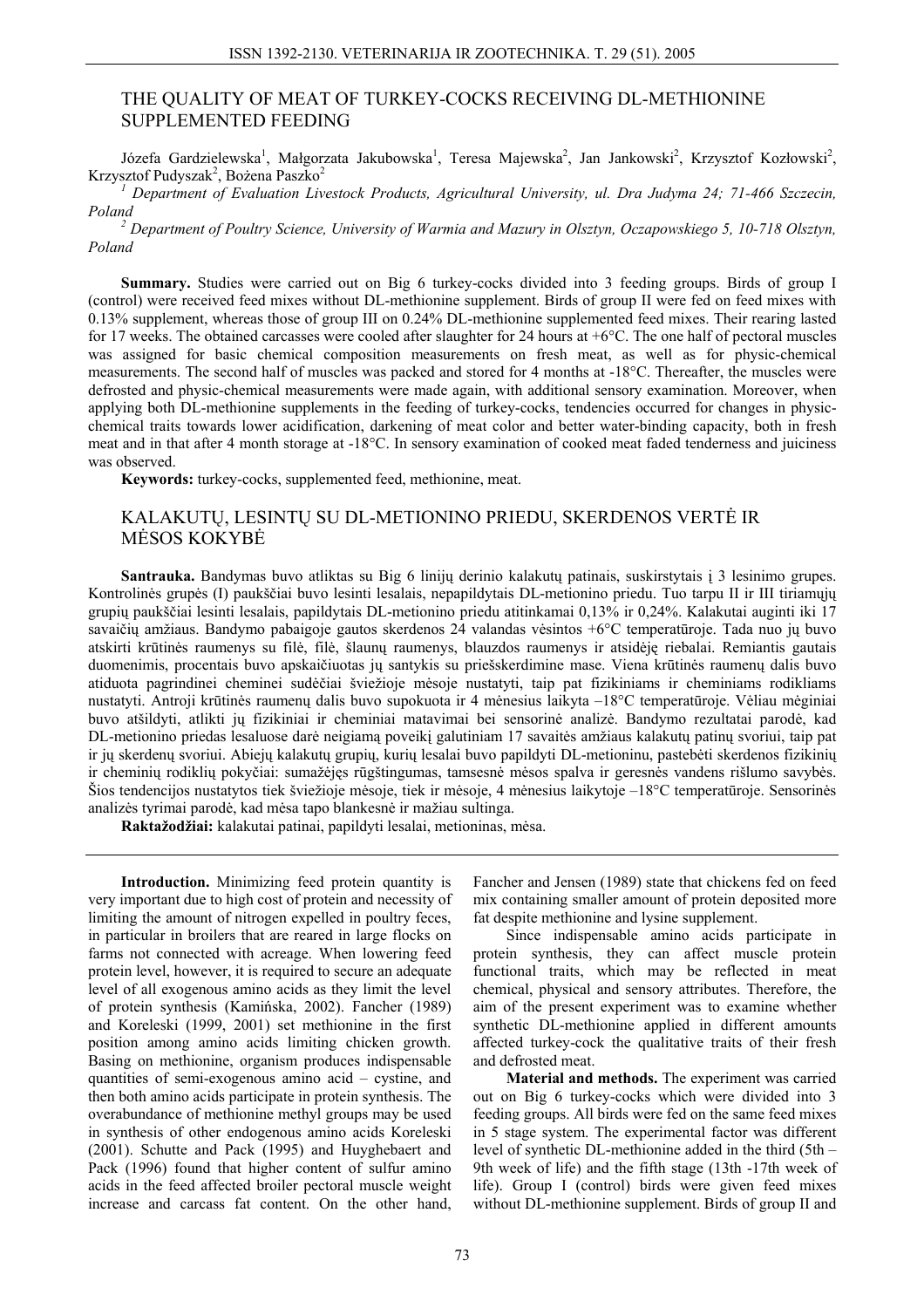III were given feed mixes with an addition of 0.13% and 0.24% methionine, respectively. After finishing the rearing on the 17th week of life, 6 birds with a weight approximating the group average were selected of each group and slaughtered after 12 hour fasting. After gutting their carcasses were cooled for 24 hours at +6°C. The one half of pectoral muscles was assigned for basic chemical composition measurements on fresh meat, as well as for physic-chemical measurements. Within the latter, pH was determined – measured with pX-processor PM-600 pHmeter with combined glass electrode ESAgP-307, as well as free water content (Grau and Hamm, 1953) and color – measured with Miniscan XE Plus apparatus applying CIEL\*a\*b scale, D65 light source and 10° observer. Texture (toughness) was also determined, with INSTRON 5542 apparatus. The second half of muscles was packed and stored for 4 months at -18°C. Thereafter, the muscles were defrosted and physic-chemical measurements were made again, with additional sensory examination. Within the former, the color of raw muscles was determined as well (assuming 1 point for the lightest meat and 5 points for the darkest meat). Sensory examination of muscles and bullion was carried out after seasoning-free cooking of meat with an addition of water (1:3) at 85°C until soft. Basing on the difference between sample weight before and after cooking, the cooking losses were calculated. When examining meat and bullion sensory attributes, 5 point scale was used, with 1 point being the worst score and 5 points being the best.

The obtained numerical data were analyzed statistically with one-factor analysis of variance and Duncan's test using Statistica 6.1 software package.

**Results and discussion.** From amongst physicchemical measurements of pectoral muscles, only those were carried out which determine their cooking and processing values (table 1). These are pH, free water content, texture, and color. The obtained results for these physic-chemical traits of meat point to its good quality in all groups (Sams et al., 1999). No statistically significant differences were found between groups. It should be stressed, however, that the feeding applied caused a certain modification of meat traits examined. This refers in particular the meat traits of group III birds, in which higher pH (5.76) was found when compared to control group (5.66) and group II (5.60). Higher meat pH in group III, thus lower muscle acidification, is correlated with lower free water quantity  $-6.34\%$ , higher meat toughness (texture) – 35.55%, darker meat color – 54.35%, and higher participation of red and yellow colors – 5.41 and 11.42%, respectively. Thus, the meat of turkey-cocks of group III, receiving 0.24% DLmethionine supplement, was less acidified, darker and tougher than that of group I. This is in conformity with reference literature data (Kortz, 2001). In group II, larger quantity of free water was found (6.86%), as well as lower texture values (28.96N). Both results point to larger drip of meat juice and lower toughness of that meat.

|  | Table 1. Physic-chemical traits of fresh larger pectoral muscles |  |  |  |
|--|------------------------------------------------------------------|--|--|--|
|--|------------------------------------------------------------------|--|--|--|

|                  |              | Groups |       |       |
|------------------|--------------|--------|-------|-------|
| Specification    |              |        | П     | Ш     |
| pH               | $\mathbf x$  | 5,66   | 5,70  | 5,76  |
|                  | V            | 1,44   | 1,57  | 2,10  |
| Free water, %    | $\mathbf X$  | 6,57   | 6,86  | 6,34  |
|                  | V            | 19,82  | 12,10 | 23,83 |
| Texture, N       | $\mathbf X$  | 33,4   | 28,96 | 35,55 |
|                  | $\mathbf{V}$ | 18,88  | 27,02 | 29,38 |
| Lightness, $L^*$ | $\mathbf X$  | 56,26  | 55,22 | 54,35 |
|                  | $\mathbf{V}$ | 3,18   | 2,78  | 4,24  |
| Redness, a*      | $\mathbf x$  | 4,84   | 5,18  | 5,41  |
|                  | V            | 18,72  | 15,82 | 15,60 |
| Yellowness, b*   | $\mathbf X$  | 8,70   | 8,50  | 11,42 |
|                  | $\mathbf{V}$ | 17,54  | 8,25  | 65,99 |

The examination of meat physic-chemical traits carried out after its 4 month storage showed slight differences when compared to those obtained on fresh meat (table 2). In case of frozen meat, alike as in fresh meat, group III was found to have the highest  $pH - 5.87$ , the darkest meat –  $L^* = 46.69\%$ , and the highest percentage of red color –  $a = 7.20\%$ . Compared to other two groups, in group III were also observed changes in yellow color. This is correlated with redness, which was clearly larger in that group. As concerns free water quantity, the results obtained in group II and III were similar – 7.12 and 7.16%, respectively. Sensory examination of defrosted and thermally processed meat did not show significant differences between respective

groups of turkey-cocks. However, a decrease was observed in tenderness and juiciness of meat from birds receiving DL-methionine supplement (table 3). In case of bullion, such a tendency was observed when examining its flavor. The best flavor was found in bullion from meat of turkey-cocks of group I (control).

**Conclusions.** When applying both DL-methionine supplements in the feeding of turkey-cocks, tendencies occurred for changes in physic-chemical traits towards lower acidification, darkening of meat color and better water-binding capacity, both in fresh meat and in that after 4 month storage at -18°C. In sensory examination of cooked meat faded tenderness and juiciness was observed.